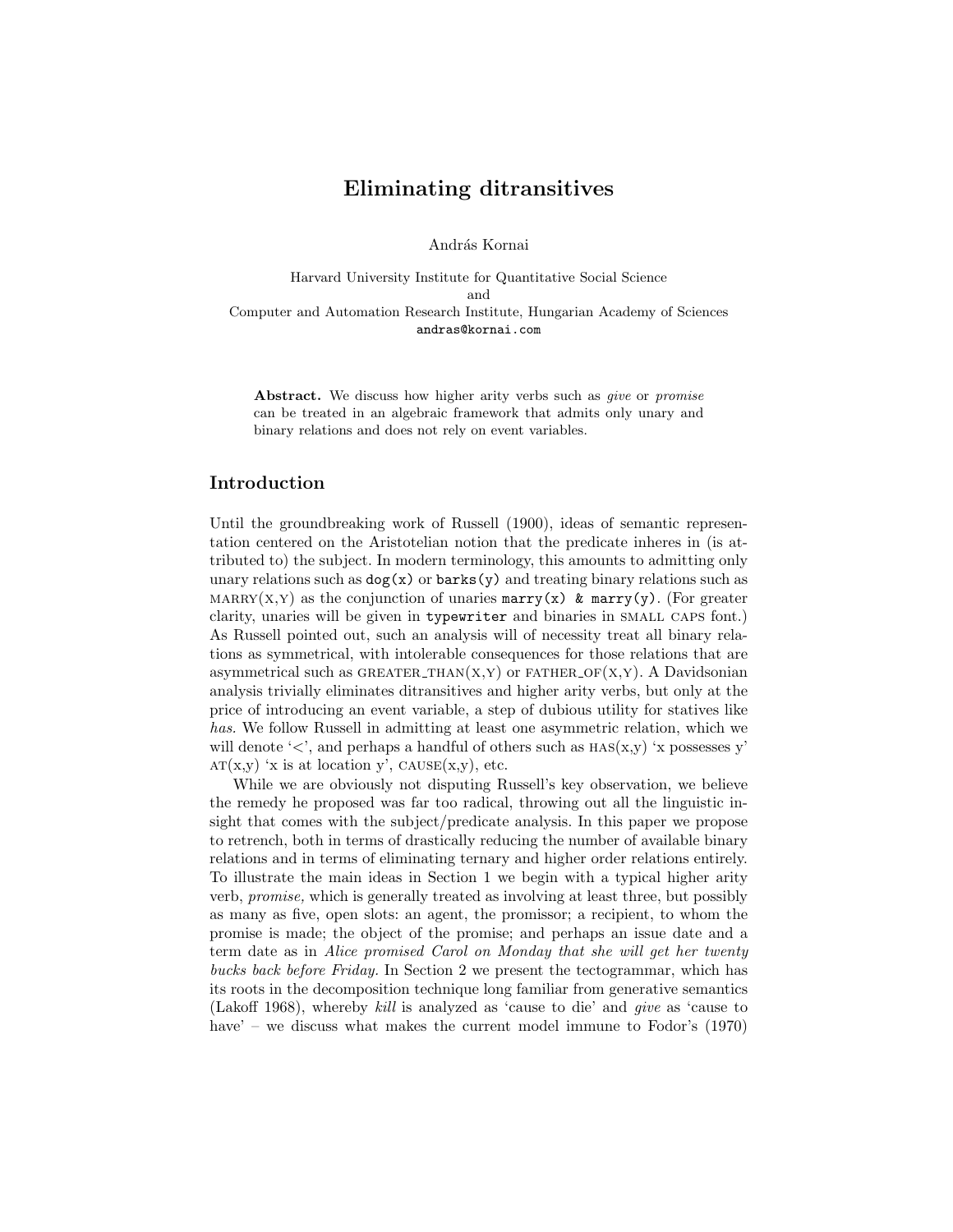critique. In Section 3 we present the formal model using a classic generalization of finite state automata (FSA) and finite state transducers (FST), machines (Eilenberg 1974). In the concluding Section 4 we discuss how this approach differs both from the standard model-theoretic approach and the less standard, but widely used systems of knowledge representation by semantic networks such as presented in Quillian (1969), Brachman (1979), or Sowa (2000), which retain a fundamentally Aristotelian character. We argue that the elimination of ditransitives makes possible a fundamental simplification in the network mechanism in that we no longer need to deal with hypergraphs where 'edges' could be node sets of arbitrary size – ordinary graphs will suffice.

# 1 The semantics of promise

What does it mean to make, and keep promises? As Rawls (1955:16) puts it, "The point of the practice is to abdicate one's title to act in accordance with utilitarian and prudential considerations in order that the future may be tied down and plans coordinated in advance". Our goal is not to dispute what Rawls says, indeed we take this to be a perfectly reasonable explanation of why the social practice of promise keeping is useful, our goal here is simply to explicate all the hidden implicational background assumed by Rawls and by users of English in general.

A promise is a commitment to some future action or some state of affairs that can be brought about by such action. It is assumed that the promissor is someone who can either perform the action in an agentive fashion, or that the promise pertains to the actions of someone or something under the control of the promissor. Thus I will have the car ready by 8AM tomorrow or No, he won't make a mess are well-formed promises, while Water boils at 100 degrees centigrade I promise is dubious usage, and You will win the lottery/I will cure your cancer are suspect on their face. To make an explicit promise encompasses an implicit statement by the promissor that they be capable of either performing the action themselves, or be capable of inducing someone/something to perform it for them. We will not have much to say about those cases, such as promising the boiling point of water, that can be paraphrased as 'I'm informing you', beyond the simple observation that this pertains to the knowledge state of the promissor, and in fact the promissor would be the first to admit this. But we are crucially interested in cases such as I will cure your cancer or I promise eternal life where the ability of the promissor to deliver is in grave doubt.

Let X be a predicate of some sort, and let  $P(A, X, T_0, T)$  be the statement 'at time  $T_0$  A promises X will hold at time T'. We need at least a concept of linear order of time (since I promise you won't have to wear a scarf tomorrow is meaningful in a way that I promise you didn't have to wear a scarf yesterday is not) and the condition  $T_0 < T$ . Further, we need a notion of agency that restricts the overall set of promises to keepable ones, thus distinguishing I promise I will bring the book tomorrow from I promise I will win the lottery tomorrow. Broadly speaking, there are actions (or states of affairs – from here on we will just speak of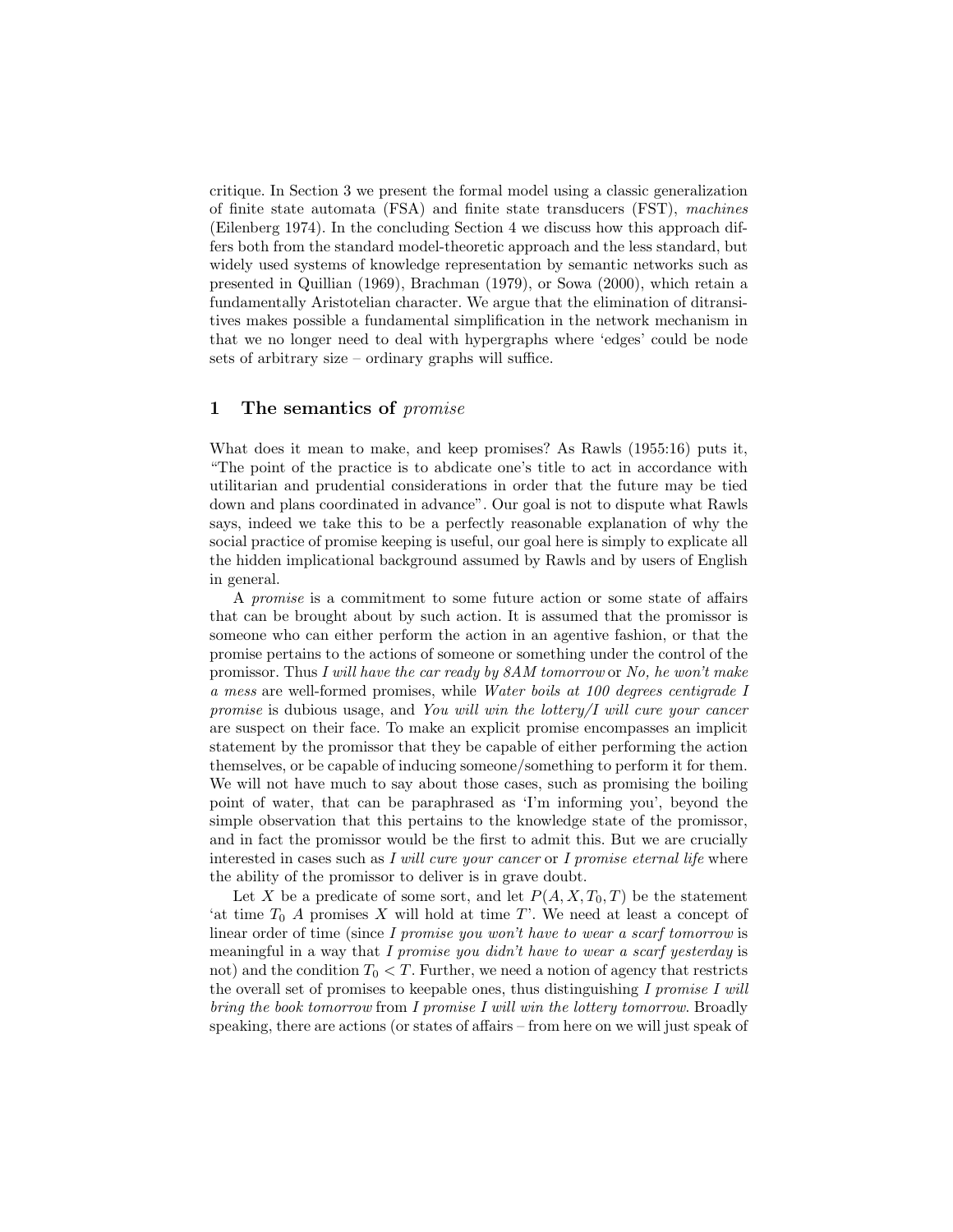'matters') that are within our power, and there are matters that are not: fetching a physical object generally falls in the first category, suddenly becoming wealthy falls in the second. We need a predicate  $C(A, X, T)$  which means 'agent A can control matter  $X$  at time  $T'$ . Such control can be physical, as in the case of bringing the book, or purely notional, as in the case of a judge declaring some contract null and void. It is here that the emptiness of the promise about the boiling point of water becomes evident: clearly, whatever this boiling point is (actually, it is 99.97  $\degree$ C at normal atmospheric pressure), there is no person who can change it.

So far, we have  $P(A, X, T_0, T) \Rightarrow C(A, X, T)$  where the  $\Rightarrow$  is some sort of normative implication:  $U \Rightarrow V$  means that if U is reasonable we can reasonably expect  $V$  or, what is the same, if  $V$  does not hold  $U$  cannot be reasonably expected. Thus, a reasonable person A will not promise that someone will win the lottery because we (any reasonable person, A inclusive) don't expect that A can control the outcome of the drawing. If A is an employee of the sweepstakes company the expectations are different, and a (criminal) promise can possibly be made, but we'd still want to know a great deal more about the causal chain whereby this control over the drawing (or perhaps over the recording or the announcement of the results) is exerted. Notice that the test of reasonableness is not any different for those cases where our default assumption is the presence, rather than the absence, of control: we assume owners control their dogs and parents control their babies, yet we remain slightly dubious in regards to promises such as He won't make a mess precisely because we don't necessarily see the promissor as having the requisite degree of control over the matter.

For control, at minimum we need a matter that can be both ways: unless we have  $M(X,T)$  and  $M(\neg X,T)$  (where M is some possibility operator 'might') there cannot be any controller of X. What does  $M(X,T)$  mean? Certainly  $X(T)$ , the fact that X holds at T, is sufficient to guarantee that X might hold at  $T$ , but it is either the case that  $X(T)$  or it is the case that  $\neg X(T)$  so knowing the state of the matter  $X$  at  $T$  is insufficient – this is well-traveled ground in modal logic. If the only possible worlds are the states of the actual world at different time instances,  $M(X,T)$  implies  $\exists T_1X(T_1) \wedge \exists T_2 \neg X(T_2)$ . If there are different alternatives with different timelines this becomes more complicated, but for our purposes we can get by with the simple view and our simple notion of natural or default implication ⇒. Fortunately, we already have a different time instance at hand, namely the time  $T_0$  when the promise is made. The thesis we will defend here includes the somewhat radical abductive inference that this is all that is required: the whole modal apparatus can be dispensed with in favor of the view that a promise is actually a promise to change,  $P(A, X, T_0, T) \Rightarrow$  $(\neg X(T_0) \wedge X(T)).$ 

At first blush, such a view seems to disallow all promises aimed at keeping some state of affairs intact. Since our goal is to offer a theory of ordinary language use, ignoring canonical cases of promises, such as marital vows, which are rather clearly aimed at preserving a certain state of affairs, is not an option, and we need to discuss how these fit in our model. The key issue, as we shall see, is the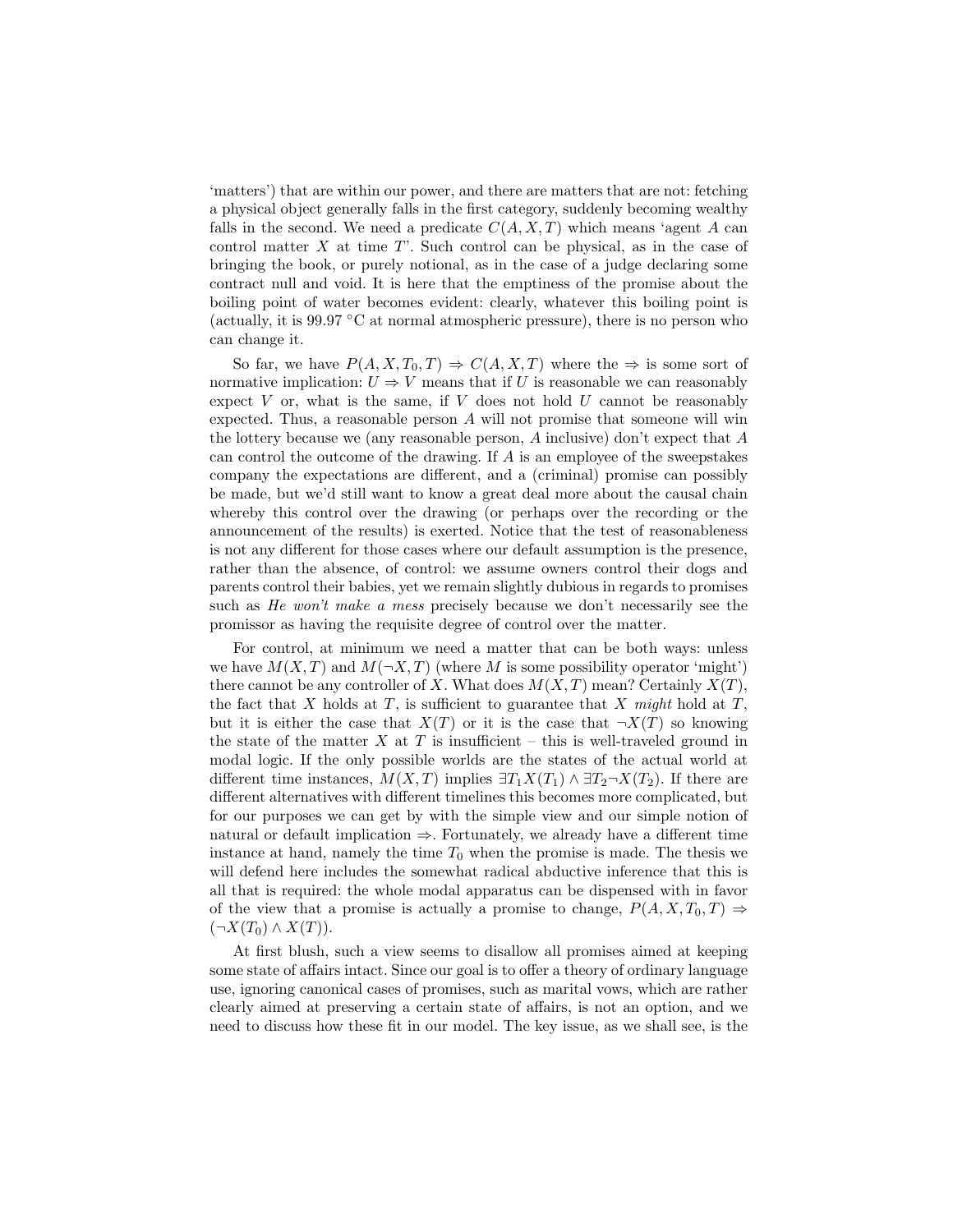semantics of the modal operator might, which, as we will argue, already carries this implication of change. Before turning to this, let us simplify the example a bit. Marital vows are rather complex in that they require the presence of two agents and have an aspect of mutuality, so to simplify matters we use a promise of (continued) non-smoking as our example. We claim that the difference between a promise to quit, This was my last cigarette, where  $smokes(T_0)$  is to be followed by  $\neg$  smokes (T) for  $T > T_0$ , and a promise to stay the course, where the expectation is the exact same  $\neg$  smokes  $(T)$  for  $T > T_0$ , is a matter of accommodation: what is hearer assumes in such cases is that the non-smoking behavior at  $T_0$  (the time of making the promise) was accidental. We make this argument indirectly: suppose that  $\neg$  smokes  $(T_0)$  was not accidental, it was already the result of a promise. But renewal of a promise would be an empty gesture, for either the original promise was valid, in which case it remains binding for all future times, or it was not, in which case we cannot reasonably expect the promissor to upheld the renewed promise in light of non-performance on the earlier one. Therefore, by the usual quality implicature, we assume that any promissor is a non-accidental non-smoker for the first time. A general consequence of this line of argument is that it is pragmatically impossible to re-promise something.

Turning to the modal M we see that  $\exists T_1X(T_1)\wedge \exists T_2\neg X(T_2)$  does not exhaust the meaning of  $M(X,T)$ . First of all, if this were sufficient, from  $\exists T_1 X(T_1) \wedge$  $\exists T_2 \neg X(T_2)$  we could conclude  $M(X, T')$  with any time T', whereas when we say John might come Tuesday this is certainly not implicationally equivalent with John might come Wednesday. Rather, might implies both agency and causal control, so that when John might come this means both that it is within his power to come and that unless he sets his mind on this it won't happen. This logic, being embedded in the lexical definition of the word might, is so strong that it extends even to cases where our contemporary thinking fails to see causal control, let alone agency and free will, to be at play. Consider the weather. When we say The sun might shine what this means is that the Sun, as an agent, can decide to come out from hiding behind the tree. The reference to the traditional children's song "Oh Mister Sun, Sun, Mister Golden Sun" may imply to some readers that the primitive animistic viewpoint whereby the Sun has the power to change its behavior is a vestigial remnant of a mode of thought restricted to kindergarten, yet the Wall Street Journal will use the exact same language about how stocks may rise or how the market can wipe out the gains it made in the past two weeks.

So far, we have a unary modal operator  $M(X)$  that simply abbreviates the fact that some matter X might come about, a binary modal operator  $M(X,T)$ that says it might come about at time T, and a ternary operator  $M(A, X, T)$ that says that it might come about at time  $T$  by the agency of  $A$ . For the sake of completeness we could also add a binary operator  $M(A, X)$  that says X might happen because of the agency of A but leaves the time unspecified. The standard approach would be to take the operator with the maximum arity as basic and define the others as special cases with some of the argument slots of the basic operator filled by some default value or quantified over. Here we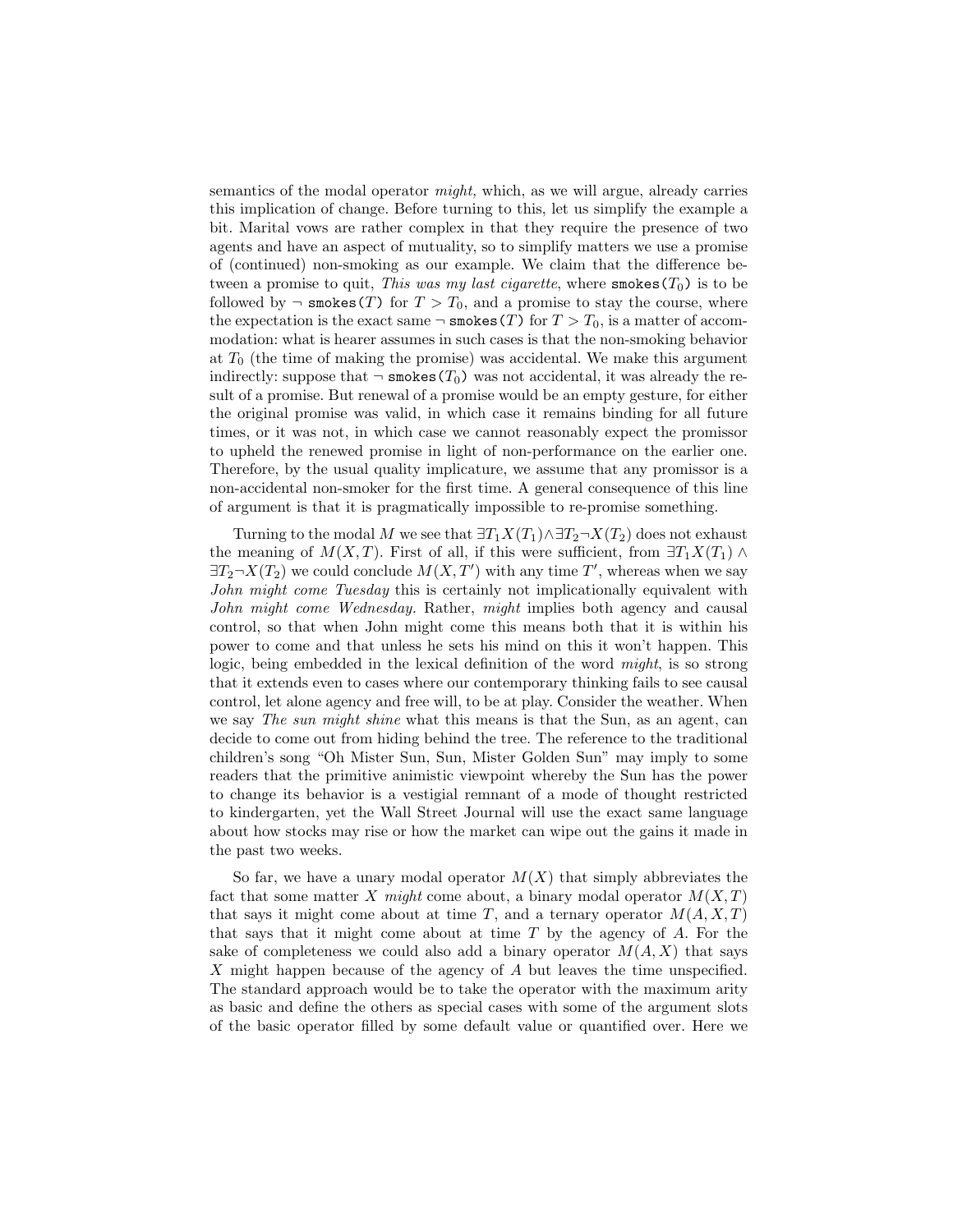take the opposite tack, and argue that the basic operator has just one slot, for the matter  $X$ , and that the other slots are inherited from this simply because 'matters' in our sense can have agents, times, etc. But before getting into the details of this mechanism in Section 2, let us summarize what we have so far: *promise* is an ordinary verb whose agent  $X$  is also assumed, by default, to be the causal agent who brings about the promised matter  $X$ . The object  $X$  of the promise is typically expressed by an infinitival (as in She promised to come), a future tensed that-clause (as in She promised that she will come) or simply as some noun phrase or combination of noun phrases (as in *She promised complete immunity in return for a full confession*). The time of making the promise,  $T_0$  is in the past relative to the time  $T$  that is relevant for the object of the promise, and from  $P(A, X, T_0, T)$  we can conclude  $(\Rightarrow)$  both  $C(A, X, T)$  and  $\neg X(T_0)$ .

Under the assumptions made here predicate arguments are handled quite differently from the way one would naively assign the participant roles. In the case of immunity, we assume the promissor  $p$  is in a position to cause some suspect s to have immunity against prosecution  $q$  for some misdeed  $d$ , and that it is s who needs to confess to d. Yet the sentence is perfectly compatible with a more loose assignment of roles, namely that the actual misdeed was committed by some kingpin  $k$ , and  $s$  is merely a witness to this, his greatest supposed crime being the withholding of evidence. This  $d'$ , being an accessory after the fact, is of course also a misdeed, but the only full-force implication from the lexical content of *immunity* is that there is some misdeed  $m$  that could trigger prosecution against which s needs immunity, not that  $m = d$  or  $m = d'$ . The hypothesis  $m = d$  is merely the most economical one on the part of the hearer (requiring a minimum amount of matters to keep track of) but one that can be defeased as soon as new evidence comes to light.

# 2 The tectogrammar of promise

Our method of analysis relies on unary (intransitive) predicates such as pro $mise(X)$ , prosecute(Y), commit(Z), misdeed(W), immune(V) and so forth, and on some lexical implications, expressed in terms of binary (transitive) predicates of what it means to DO or HAVE these things. (For now, we retain function/argument notation with variables to present these, but the formal system defined in Section 3 will not make use of variables.) Since to the mathematical logician the temptation to look at these as instances of Currying is almost irresistible, we want to make clear at the outset that in what follows the operation  $A(B)$  'apply A to B' does not imply in any way that some intermediate function which takes functions as arguments was created. In fact, there is no implication that  $A$  or  $B$  are functions, and as we argue in Section 3, it is better to think of them as algebraic structures of a particular kind, machines (Eilenberg 1974). Yet somehow, with or without variables, the function-argument structure needs to be specified, which is precisely the task of tectogrammar (Curry 1961).

In order to deal with the external (subject) argument, we introduce an operator make for which the external argument is obligatory. Taking the nominal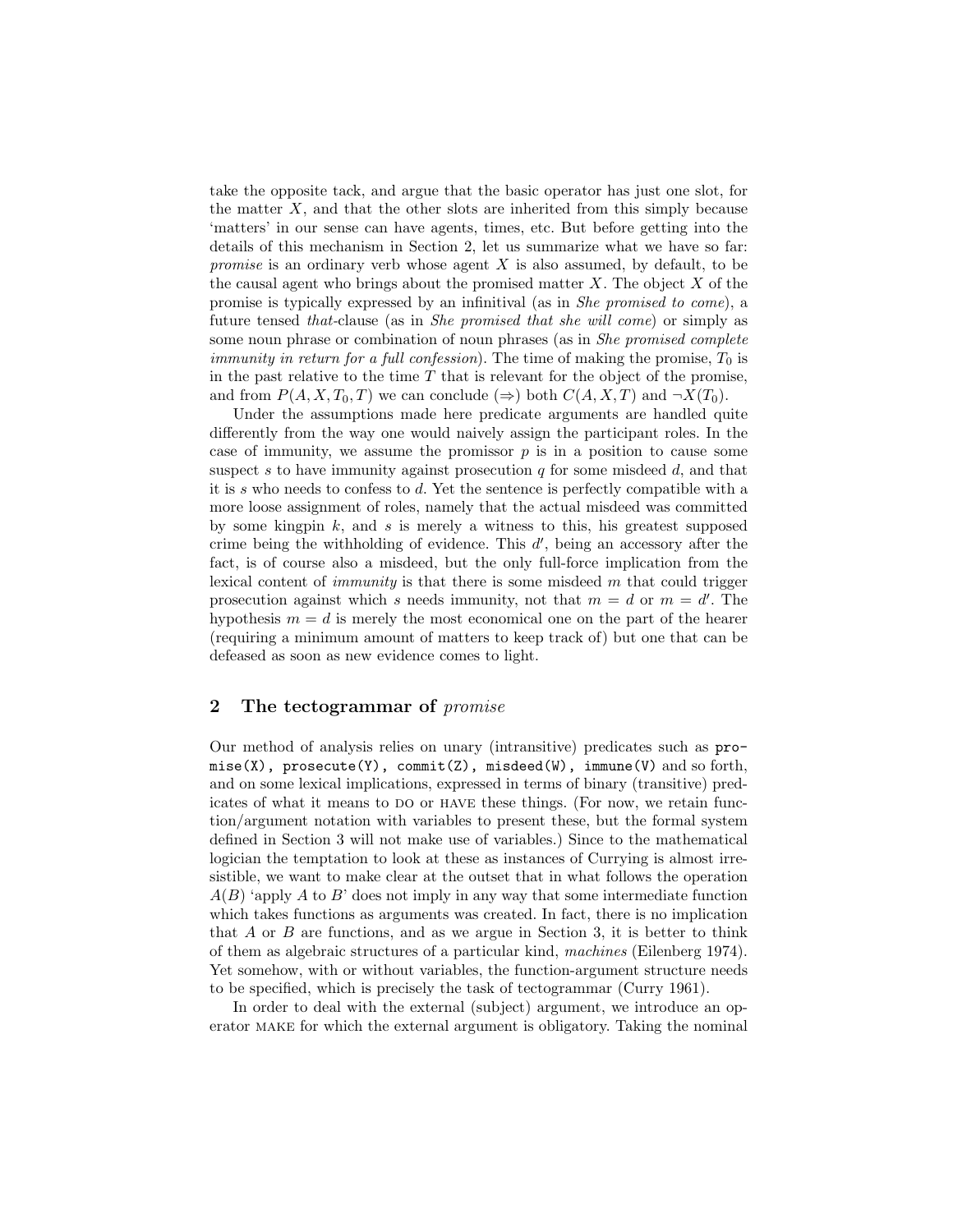meaning of *promise* as basic, this means that to *promise* is derived from this nominal by application of the (morphologically implicit) make: the expression s promises X will be analyzed as  $\text{MAKE}(\text{s},\text{promise}(X))$ . The use of implicit operators has a long tradition, going back at least to generative semantics where the standard analysis of kill was 'cause to die'. The use of unary operators is less widespread, and implies a significant departure from the standard mode of analysis whereby She promised immunity for a confession would be analyzed as immunity being the object of the promise, and confession as a free adverbial, outside the subcategorization frame of promise. The unary mode of analysis forces us assume that there is a single element, immunity for a confession, that is the object of the promise. What this means is that we must recognize another silent element, one that we will call deal, 'something for something', as an integral part of the analysis. This is confirmed by the communicative ease of introducing a definite description in a following sentence The deal was rejected. Further analysis of deal as 'trade presented by the offeror as advantageous to the other party' would be possible, but we do not pursue this here, since the main idea, that a promise has a single matter as its object, is already clear.

The same analysis is offered in regards to the time parameters, which are also standardly viewed as free adverbials. It is clear that the making of the promise has a temporal parameter. All finite verbs have an inflectional slot for this purpose, so this much is clear irrespective of one's stance on using an implicit MAKE operator. This is the parameter we denoted by  $T_0$  above. A consequence of our analysis is that if the object  $X$  has a time parameter  $T$  this is part of the promise, rather than being a free adverbial: if  $\neg X(T)$  the promise is considered unfulfilled.

Again, the same analytic method can be applied to the causation predicate  $C(A, X, T)$ : instead of three direct arguments, we assume that the agent A is the subject of a head operator MAKE and the object  $X$  may, but need not, carry a temporal parameter of its own. There are many subtle issues concerning temporal causation, e.g. when by placing a bomb in Bob's car on Monday Alice causes Bob to die on Tuesday, but we can largely skirt these as the central issue here is the promise, rather than the causal control required to keep it. It is worth keeping in mind that the typical failure mode of promises is not by failure to exert causal control but rather bad faith or forgetting: in most cases of broken promises the promissor could have done the right thing but didn't, out of forgetfulness, or simply because the promise was not in earnest to begin with.

Finally, the same method works for  $M$ : there is a single argument, some matter  $X$  that might come about, but there is no time parameter other than the one that  $X$  may bring in, and for agentless cases there is no agent either. Thus  $It$ might rain is formulated  $M(\text{rain})$  and It might not rain is formulated  $M(\neg \text{rain})$ . Based on the analysis offered so far, these two mean the same. However, if we consider the agentful cases, such as John might insist on a vegetarian meal, which is  $M(\text{John insists})$  and *John might not insist on a vegetarian meal*, which is  $M(\text{John } \neg \text{ insists})$  the implications are very different: in the first case we better tell the caterers is reasonable, in the second maybe we don't have to bother the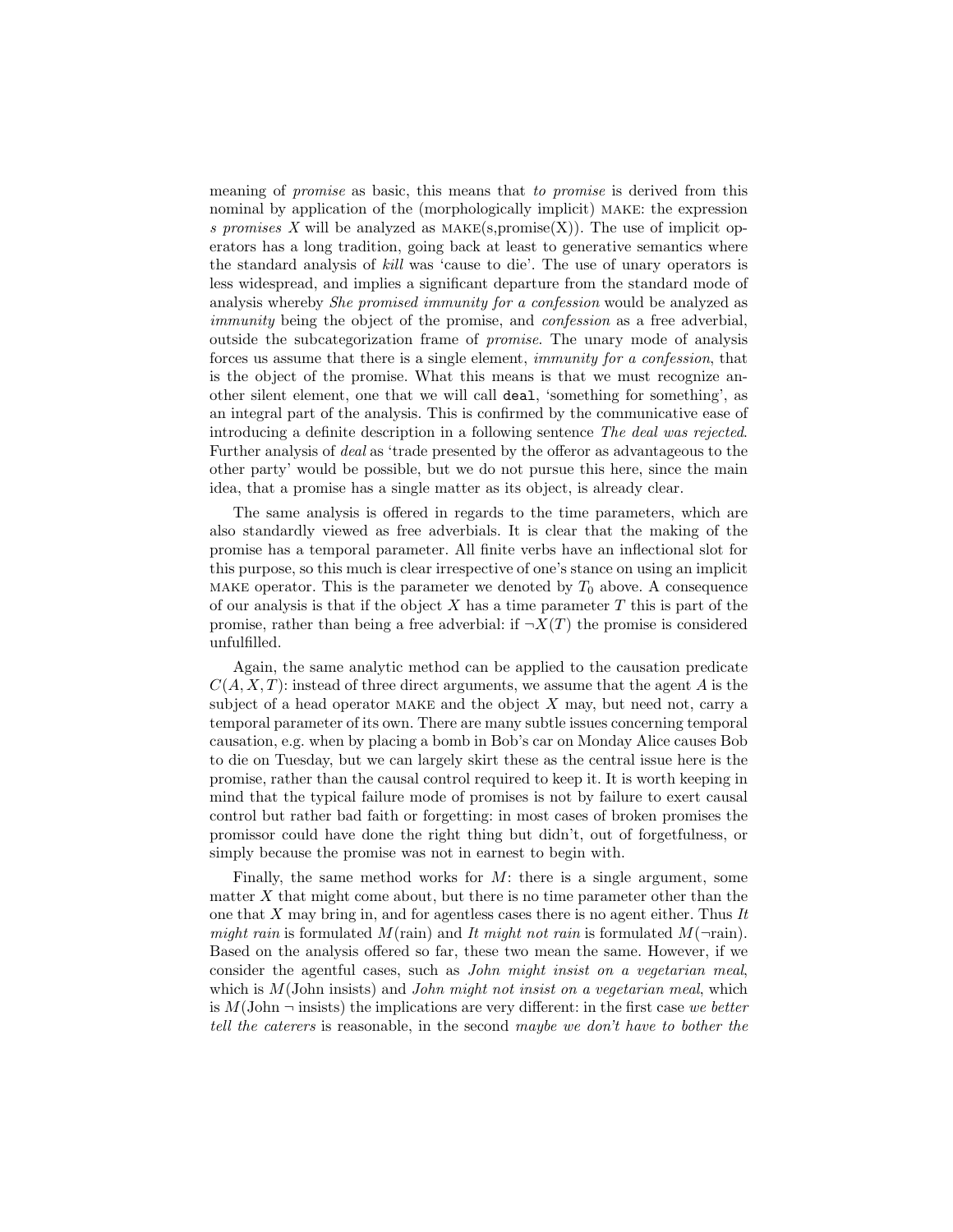caterers is. Notice, however, that these implications concern our future plans not those of the agent: for the *might rain* case we better set up a tent is reasonable, for the might not rain case maybe we don't have to set up a tent is. What is really at stake are the plans of the hearer (irrespective of whether the act is by God or by John) to which we turn now.

In Rawls' words, promises are means to tie down the future. Simply put,  $P(A, X, T_0, T)$  is kept by  $X \Rightarrow X(T)$  or, by contraposition, it is reasonable to infer that the promise was not kept (or no promise was made) if we observe  $\neg X(T)$ . By the analysis presented above, both time and agent parameters can be eliminated from the argument structure: a promise  $X$  is kept if  $X$ , broken if  $\neg X$ . If Alice promises Carol twenty dollars, and Bob, a mutual friend, gives it to Carol the next day saying that it came from Alice, Carol will consider Alice's promise kept. If Bob just leaves the money on Carol's desk, Carol will not particularly know (or care) whether it came directly from Alice or not, she will likely assume that it did. However, if Carol finds the twenty dollar bill on the pavement she will not assume that Alice kept her promise. What this little example shows that the assumption of causation is still very much part of the meaning of promise. But if  $P(A, X, T_0, T) \Rightarrow C(A, X, T)$  is now replaced by  $P(X) \Rightarrow C(X)$ , what means do we have to guarantee the identity of the promissor and the causer?

To answer this question we must invoke the external argument (Roeper 1987, Sichel 2009). Recall that the object of the promising, the matter X, is a promise because the promissor A made this promise. How did A make the promise? Obviously, she was doing things with words, she said I promise. It is evident that the agent of a performative is the performer, and the way to create a performative is by saying it. Rather than analyzing s promises X as  $MAKE(s, \text{ promise}(X))$ we will take into account the specific manner of making and analyze it as  $say(s,$ promise(X)) or better yet, say(s, P) where the object of the saying happens to be a promise P. Notice that the exact same analysis is available for other performatives such as *deny* or *name* (as in I *name this ship Marie Celeste*): all that is required is to have a denial, or a name, as the object of saying.

Saying requires a recipient the same way causation requires an agent. It is possible that the default recipient is everyone, as in proclaim, or some higher power, as in swear, and in fact swearing (an oath) is meaningless without the assumption of such a higher power. But in the cases of central interest, communication between individuals for the purpose of making plans, promises are made to the hearer by the speaker, and the implication  $P(X) \Rightarrow C(X)$  can be kept: the maker of the promise, the sayer, is the person held responsible for causing  $X$  to come about. Given our larger commitment to eliminate higher arity predicates, introducing a ditransitive  $say(A, O, R)$  is a step of dubious utility. To simplify the analysis, we therefore take say to be analogous to give and analyze it as 'give words'. By giving a physical object  $X$  to  $R$  we create a situation where  $HAS(R, X)$  will be true. By giving our word, we create a promise.

Adding the recipient to the picture, the analysis becomes  $s$  promises  $X$  to  $R$ meaning s causes R to have s's word that X or simply  $\text{CAUSE}(R, \text{HAS}(\text{s,word}(\text{X})).$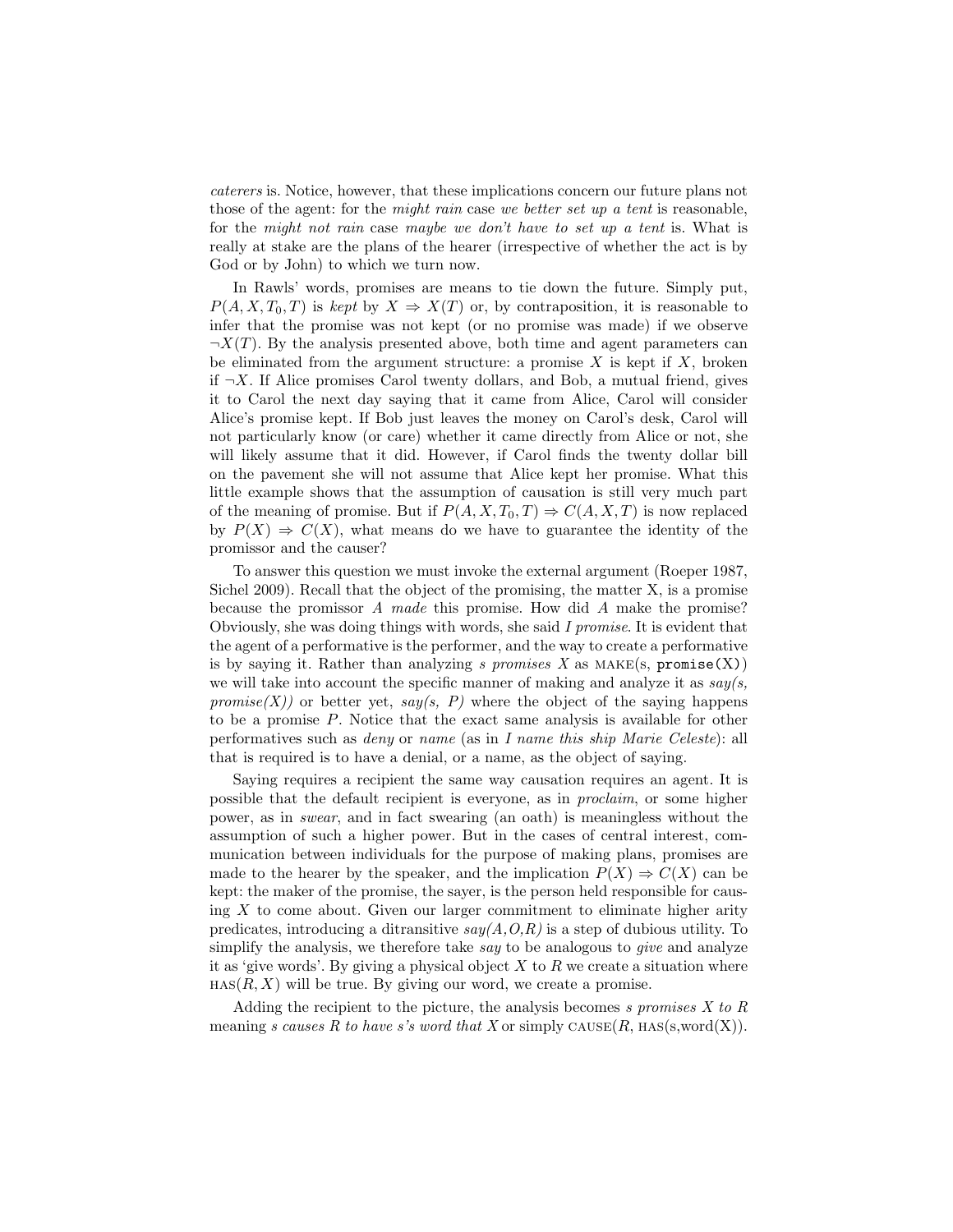It is not necessary for the promise to be addressed to the recipient, in fact a strong promise may explicitly invoke some higher recipient such as God. The real issue is how this giving of words, especially to beings whose very existence is doubtful, can nevertheless facilitate 'tying down the future'. As Rawls argues, a promise is a promise to refrain from reevaluating later i.e. to go with the valuation at the time of the promising. When Alice says on Monday Carol you will get your twenty bucks back before Friday what this means that on Monday Alice values highly Carol's having the money by Friday, and will do things to make this happen, such as going to the ATM and withdraw cash on Tuesday, or begging Bob to loan her a twenty on Wednesday so that she can pay Carol back.

Generative semanticists were largely content to use natural language paraphrases, saying kill means 'cause to die'. Here we sketched a theory that is only slightly more formal, saying x kill y means 'x CAUSE die(y). By introducing explicit role variables, and typographically encoding the distinction between unary and binary predicates, the notation is more capable of exposing the tectogrammar than reliance on the infinitival to. This actually neutralizes a central point of Fodor's (1970) critique of the generative semantics analysis, because arguments concerning the placement of pronouns are no longer applicable. (As a matter of fact, subsequent developments in binding theory also rendered this kind of criticism irrelevant.)

The key reason for using to in the paraphrase was the commitment that generative semantics had to utilizing phrase-markers (context-free trees) as underlying structures, and the assumption that deep structure is the appropriate place to fix the lexical category of the words (Lakoff 1968). It is clear from the foregoing that we are quite content treating promise as entirely neutral between nominal and verbal, and forming the verbal version by zero affixation of make. This is one point where the work presented here departs quite strikingly from the generative semantics tradition, reaching back straight to Pānini, who also was a generative semanticist in the sense of deriving surface form from underlying meaning, but was also more of a morphologist, deriving both nominal and verbal forms from the same root.

Fodor's final argument is based on on the perceived arbitrariness of the decomposition: why stop at 'cause to die', why not go to 'cause not to live' or 'cause not to have life functions' and so on? This criticism is pertinent not just to generative semantics, but in fact to any system where the meaning of one entity is described in terms of other entities. There are two known ways out: first, designating a fixed set of primitives where decomposition stops. This is the approach taken both by the Longman Dictionary of Contemporary English, where a set of about two thousand primitives is used (Boguraev and Briscoe 1989), and by the NSM school (Wierzbicka 1985). The second way out is to use an algebraic, rather than logic-based, theory of decomposition (Kornai 2010a), which is immune to the charge of arbitrariness of primitives the same way linear spaces are independent of the choice of basis we use to present them: the choice is arbitrary, but one choice is just as good as the other.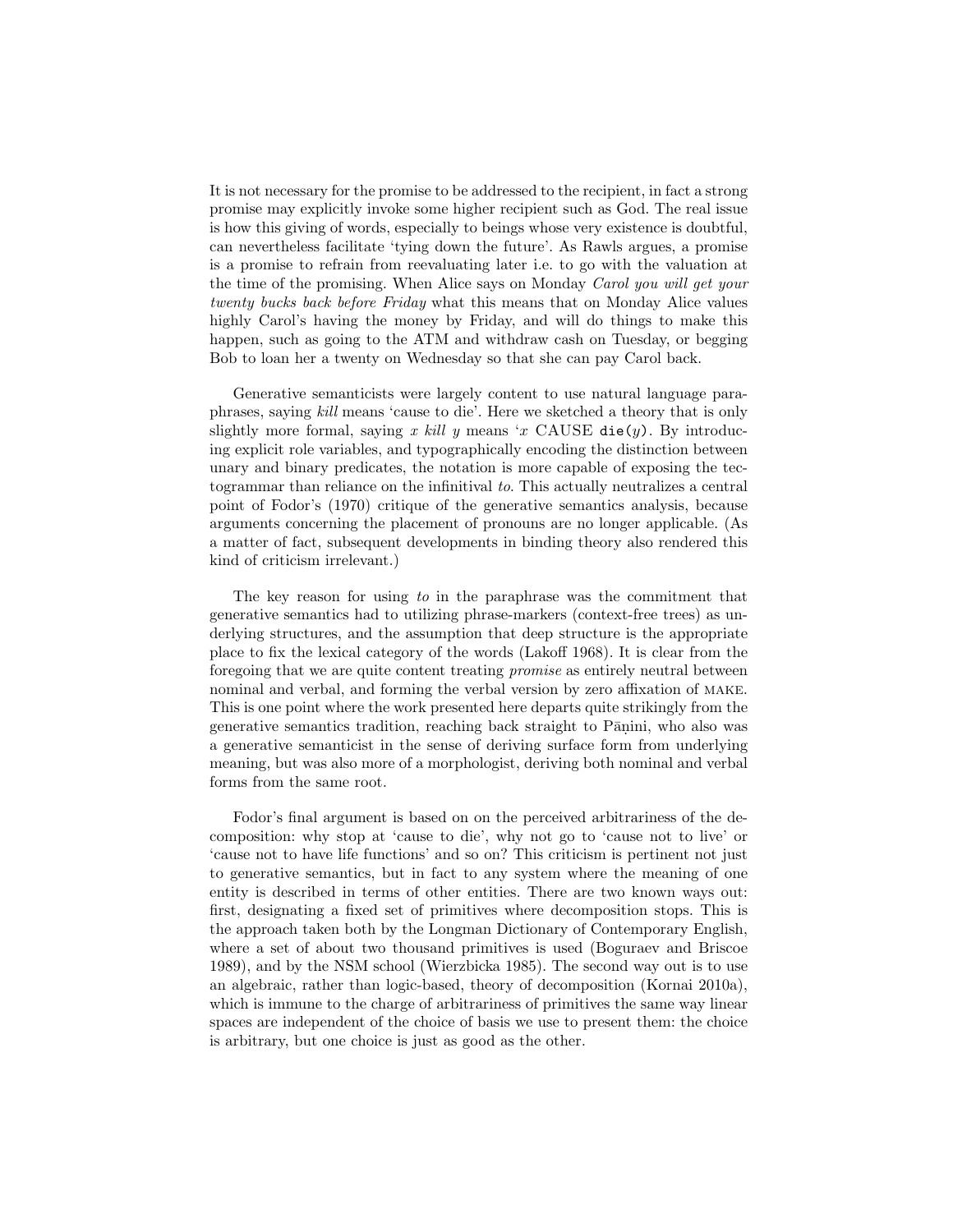# 3 The formal model

For Russell, whose chief interest was with providing logical foundations for mathematics and the sciences, the Aristotelian maxim of Leibniz that predicates are inherent in their subject was completely untenable, since such an assumption would make it impossible to handle asymmetric cases like the predicate *father*. The differences between Mick fathered Mixon and Mixon fathered Mick are easily seen in the implications (defaults) associated with the superordinate (parent) and subordinate (child) slots: the former is assumed to be independent of the latter (already existed before the act of fathering took place), the latter is assumed to be dependent on the former, the former controls the latter (in the same everyday sense of control that we used so far, not in the grammatical sense), and not the other way around, etc.

In our treatment of verbs, it will indeed be necessary to admit at least one asymmetric relation, which we will denote  $\langle \langle \cdot \rangle$ , and perhaps a handful of others such as  $HAS(x,y)$  'x possesses y' or  $AT(x,y)$  'x is at location y'. At the same time, we are more parsimonious with relations than Russell, for whom the existence of a single asymmetrical relation was sufficient reason to open the floodgates and admit all kinds of relations, and presented a theory in which no ternary relations are used in the definiens. We illustrated our method of analysis on a hard case, *promise*, that is standardly thought to require at least three, and possibly as many as five, arguments, and argued that at the tectogrammatical level it has only one argument, the thing that is being promised. All other arguments are linked in either externally (the promissor, by the matrix verb make) or recursively, by invoking the frame of the act of promise-making (which we analyzed as an act of giving words), or the frame of the matter being promised.

To round out this picture what we need is a theory of the representational objects, one that describes how semantic representations are formed, maintained, and destroyed (see 3.1) and a theory of bookkeeping that tells us how such objects can act as slot-fillers in the tectogrammar (see 3.2). (Ideally, we would also want an account of the phenogrammar, how all these steps are realized on the surface, but this is clearly beyond the scope of this paper.)

#### 3.1 Representation by machines

Fortunately, a good theory of representational objects is already at hand: these are the machines of Eilenberg (1974). In brief, a machine is a mapping between the alphabet of some FSA and the relation monoid of some set X. Eilenberg intended machines to be an algebraic formulation of the [flowcharts](http://en.wikipedia.org/wiki/Flowchart) widely used at the time for describing the structure of computer programs – we will use them to represent the meaning of morphemes, words, phrases, sentences, and texts alike. The FSA is used as the control of the device just as in Turing Machines, and the relations are best thought of as transformations of the base set X that the machine is about.

**Definition 1** A machine with an alphabet  $\Sigma$  over a base set X is given by an input set Y; an output set Z; a relation  $\alpha: Y \to X$  called the input code; a relation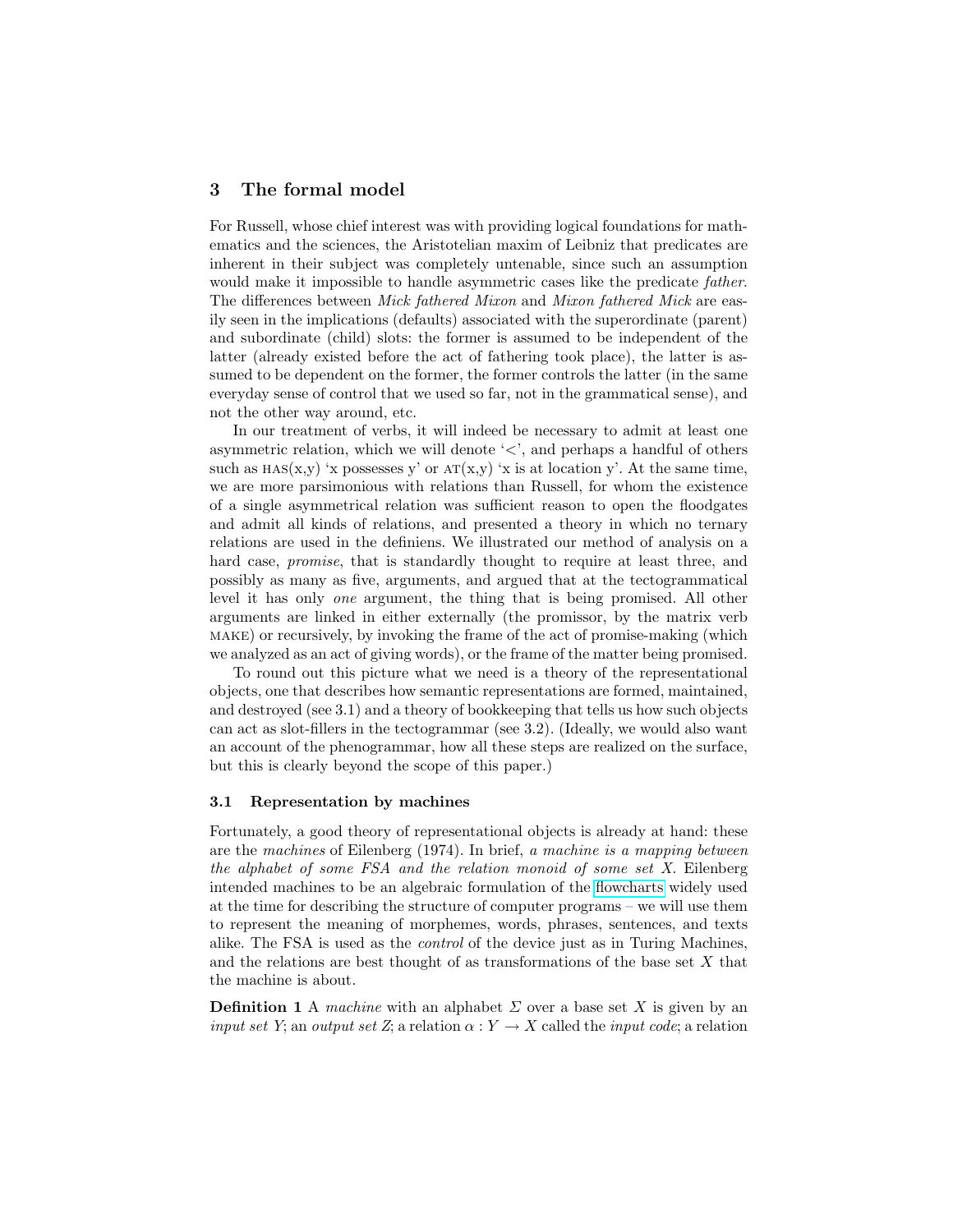$\omega: X \to Z$  called the *output code*; a finite state automaton  $\langle S, T, I, F \rangle$  over  $\Sigma$ called the *control* FSA; and a mapping M of each  $\sigma \in \Sigma$  to some  $\phi \in \Phi \leq 2^{X \times X}$ .

Since our objects are semantic representations for natural language expressions rather than flowcharts, we need to tweak this definition a bit. As we are not dealing with the phenogrammar, we can safely ignore the input and output mappings, which are primarily formal tools for transducing input to, and output from, the machine. This will simplify the definition, but we also need to complicate it a bit: we need to be more specific about the base set  $X$ , whose elements will be called *partitions*, and we will need to designate one of these partitions as the head. One partition (conventionally numbered as the 0th member of the set  $X$ ) will contain the phonological form (printname) of the machine, the other(s) will store information relating to the argument(s).

We will call the machines so defined *lexemes*, and informally it is best to think of these as monolingual dictionary entries (see Kornai 2010). One characteristic difference between the model-theoretic and the more cognitively inspired theories of lexical semantics is the type structure: Montague Grammar relies on a strict set of intensional and extensional types, with n-ary predicates and relations, while lexical semantics is generally conceived of in network terms, with only two main types, graph nodes corresponding to lexemes, and graph edges corresponding to various links, directed or undirected. From the perspective of strict typing, it is natural to ask how property bundles are composed: for example, if properties correspond to qualia, is it simply the case that adjectives are qualia and nouns are bundles of qualia? From the perspective of the essentially type-free network theory, the main question is to sort out the kinds of links permitted by the model (Woods 1975). Here we will try to sketch an answer to both kinds of questions.

Primitive lexemes come in two subvarieties, unary and binary: the classes will be denoted by  $U$  and  $B$  and the instances written in typewriter font and small caps respectively. Most lexical entries, not just nouns, adjectives, and intransitive verbs, but also verbs of higher arity (transitives, ditransitives, etc.), both in predicative and in substantive forms, are viewed as unary, and the binary category is reserved primarily for adpositions (both pre- and postpositions) and case markers. With adpositions, it is very hard to see how expressions signifying pure spatial relations such as under or near could be given a satisfying model without reference to the pairs of objects standing in the named relation, and from a grammatical perspective it is quite clear that case markers behave very similarly (for a modern summary, see Anderson 2006). There are a few stray examples elsewhere in the system of grammatical formatives, such as the possessive relation, generally not regarded a true case, and the comparative morpheme -er, but it is clear that on the whole binary lexemes are restricted to a small, closed subset of function words, while the large, productive classes of content words are all unary under the analysis offered here.

Definition 2 The surface syntax of lexemes can be summarized in a Context-Free Grammar  $(V, \Sigma, R, S)$  as follows. The nonterminals V are the start symbol S; the binary relation symbols B which can include  $\langle \langle \cdot \rangle$ , CAUSE, HAS, ... etc.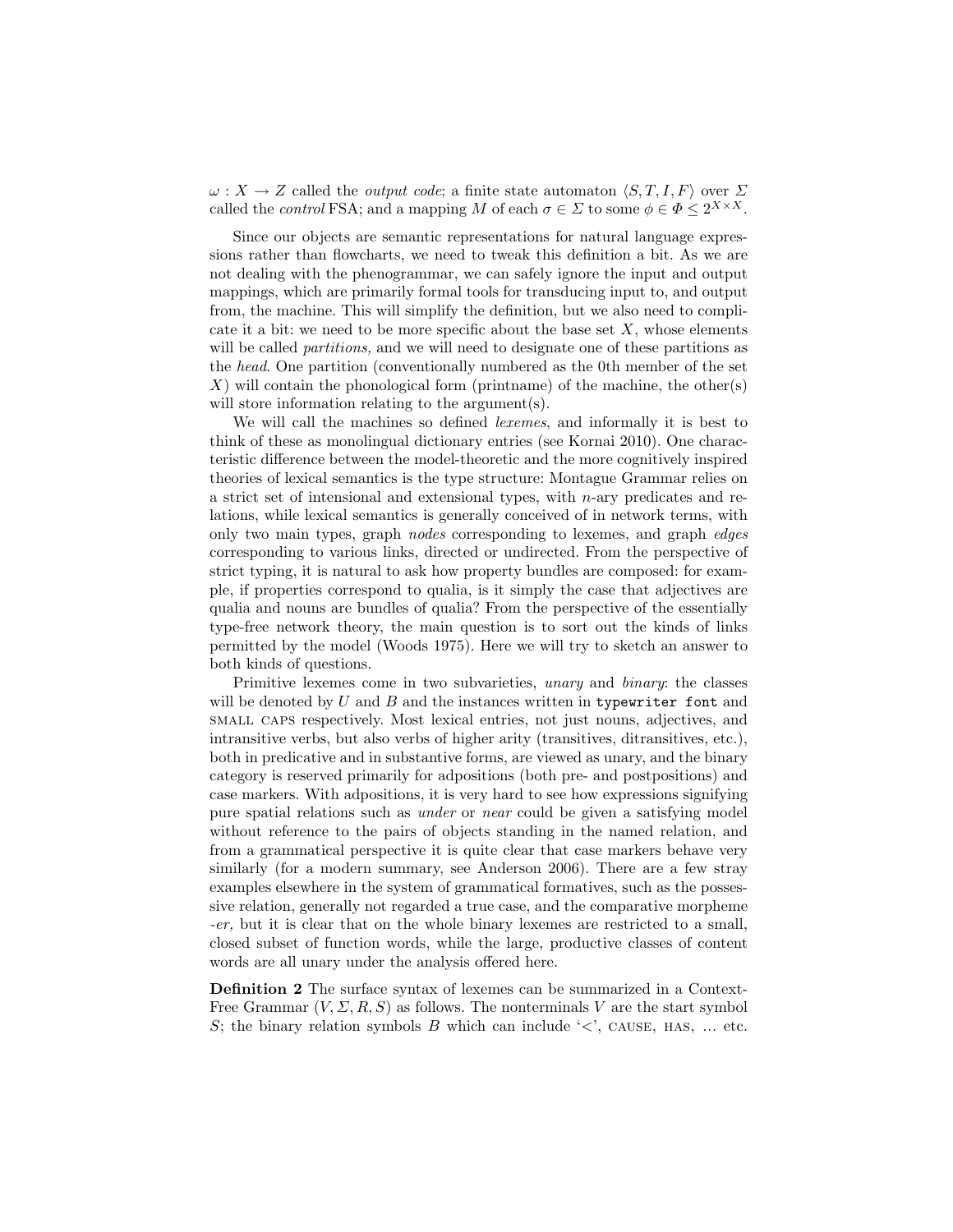taken from some small fixed inventory of deep cases, thematic roles, grammatical functions, or similarly conceived linkers; and the unary relation symbols collected in  $U$ . Variables ranging over  $V$  will be taken from the end of the Latin alphabet,  $v, w, x, y, z$ . The terminals are the grouping brackets '[' and ']', the derivation history parentheses '(' and ')', and we introduce a special terminating operator ';' to form a terminal v; from any nonterminal v. The rule  $S \to U|B|\lambda$  handles the decision to use unary or binary predicates, or perhaps none at all. The operation of *attribution* is captured in the rule schema  $w \to w$ ;  $[S^*]$  which produces the list defining w. (This requires the CFG to be extended in the usual sense that regular expressions are permitted on the right hand side, so the rule really means  $w \to w$ ;  $[||w|$ ;  $[S||w|]$ ;  $[SS]$ ...) Finally, the operation of predication is handled by  $u \to u$ ; (S) for unary, and  $v \to Sv$ ; S for binary nonterminals.

Our interest is both with the terminal yield of the grammar  $(V, \Sigma, R, S)$  and the sentential forms that still contain nonterminals. The meaning postulates are specific instances of the attributive rule schema  $w \to w$ ;  $[S^*]$  which produces the list defining w and the predicative schemas  $u \to u$ ; (S) and  $v \to Sv$ ; S. Whenever such a postulate is used, the definiendum  $x$  is terminated (replaced by the terminal  $x$ ; and thus no longer available for further rewriting), but the substantive terms that occur in the definiens are still in nonterminal form. Before drawing many conclusions from the fact that the syntax is defined as context-free it is worth emphasizing that this is *pure* syntax. Thus,  $\log$  EQ four-legged, animal, hairy, barks, bites, faithful, inferior is a well-formed equational formula defining the dog, but so is cat  $EQ$  barks – the syntax is entirely neutral as to whether this is true or what sense it makes. The standard method of trying to make sense of such formulas would be to interpret them in model structures, and failure to do so is generally seen as failure of connecting language to reality (Lewis 1970, Andrews 2003). Yet, as we have argued elsewhere (Kornai 2010b), such an effort is bound to misfire wherever we encounter language that is not about reality.

Consider Pappus tried to square the circle/trisect the angle/swallow a melon. In one case, we see Pappus intently studying the works of Hippocrates, in the other we see him studying Apollonius, and in the third case we see him in the vegetable patch desperately looking for an undersized melon in preparation for the task – clearly the truth conditions are quite different. We may very well imagine a possible world where throats are wider or melons are smaller, but we know it for a fact that squaring the circle and trisecting the angle are logically impossible tasks. Yet to search for a proof, be it positive or negative, is quite feasible, and the two searches lead us into different directions early on: squaring the circle begins with the Hippocratic lunes, and culminates in Lindemann's 1882 proof, while trisecting the angle begins with the Conics of Apollonius and does not terminate until Wantzel's 1832 proof. The problem is not with nonexistent objects such as superwide throats, for which the intensional treatment of opacity works fine, but also *necessarily* nonexistent objects whose extension is empty at every index. (To make matters worse, we rarely know in advance whether something fails to exist by accident or of necessity.)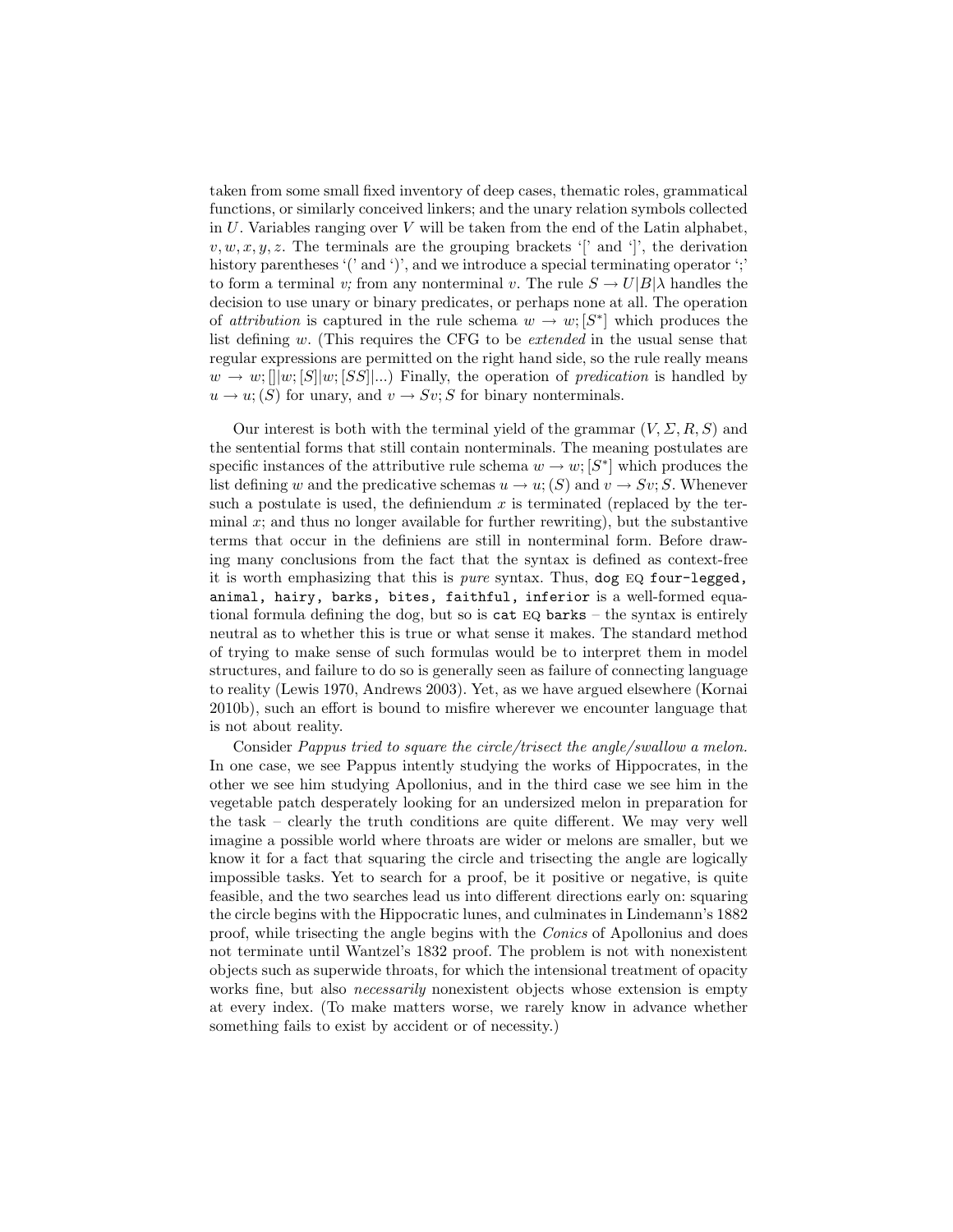In truth, it is not just the existence of hard hyperintensionals that stands in the way of ever completing the program of model-theoretic semantics – the failure of this approach is more evident from ordinary sentences than from subtle technical notions concerning hyperintensionals, which may yet get resolved by work such as Pollard (2008). Consider, for example, the following statement, (Jonathan Raban, NYRB 04/12/07): There is in Sullivan's makeup  $\iint$  an Oxford debater's ready access to the rhetoric of condescending scorn. Clearly, this is a completely meaningful, non-paradoxical sentence, which conveys good information about Sullivan to the readers of the New York Review, yet attempts to analyze it in terms of satisfaction in model structures are fruitless. It is quite unclear who is, and who isn't, an Oxford debater, or how we could go about distinguishing an Oxford from a Harvard debater in terms of the set of people involved (especially as most debaters are perfectly capable of switching between the various styles of debate). The same can be asked about every constituent of the sentence: where is, in a model structure, someone's makeup, and what kind of objects r are we sifting through to determine whether  $r$  is or is not part of Sullivan's makeup? What is scorn, and are Lewis' (1970) remarks on Markerese really exemplars of the condescending variety, or are they, perhaps, well reasoned and not at all scornful?

The semantics that attaches to the lexeme-based representations defined above by purely syntactic means is of a different kind. We may not have a full understanding of the relation  $x$  has ready access to  $y$ , but we do know that having ready access to something means that the possessor can deploy it swiftly and with little effort. What the sentence means is simply that Raban has studied the writings of Sullivan and found him capable of doing so, in fact as capable as those highly skilled in the style of debate practiced at the Oxford Union where condescension and scorn are approved, even appreciated, rhetorical tools. It is basically left to the reader to supply their own understanding of condescension and scorn, and there is no reason to believe that this understanding is framed in terms of specifying at every index whether something is condescending or scornful. Rather, these terms are either primitives, or again defined by meaning postulates.

A defining characteristic of this network of definitions is that little semantic distinction can be made between verbs like to promise, to prosecute, to commit, to (be/make) immune, to  $*$ misdo, their substantive forms promising, prosecuting/prosecution, commitment, immunity, \*misdoing, and their cognate objects the promise, the prosecution, the commitment, the misdeed. In this respect, the underlying type system proposed here is considerably less strict than that of Lakoff (1968), where deep structure was assumed to be the appropriate place for fixing the lexical categories of the words. But this kind of loose typing, the necessity of which is a central claim in Turner (1983, 1985), is quite suitable for a purely lexical theory, like that of Pāṇini, which can capture the essential grammatical parallelism between active, passive, and stative constructions (see Kiparsky 2002:2.2). We also stay close to the Pāṇinian model in assuming that the argument structure, such as it is, is created by the linkers. To illustrate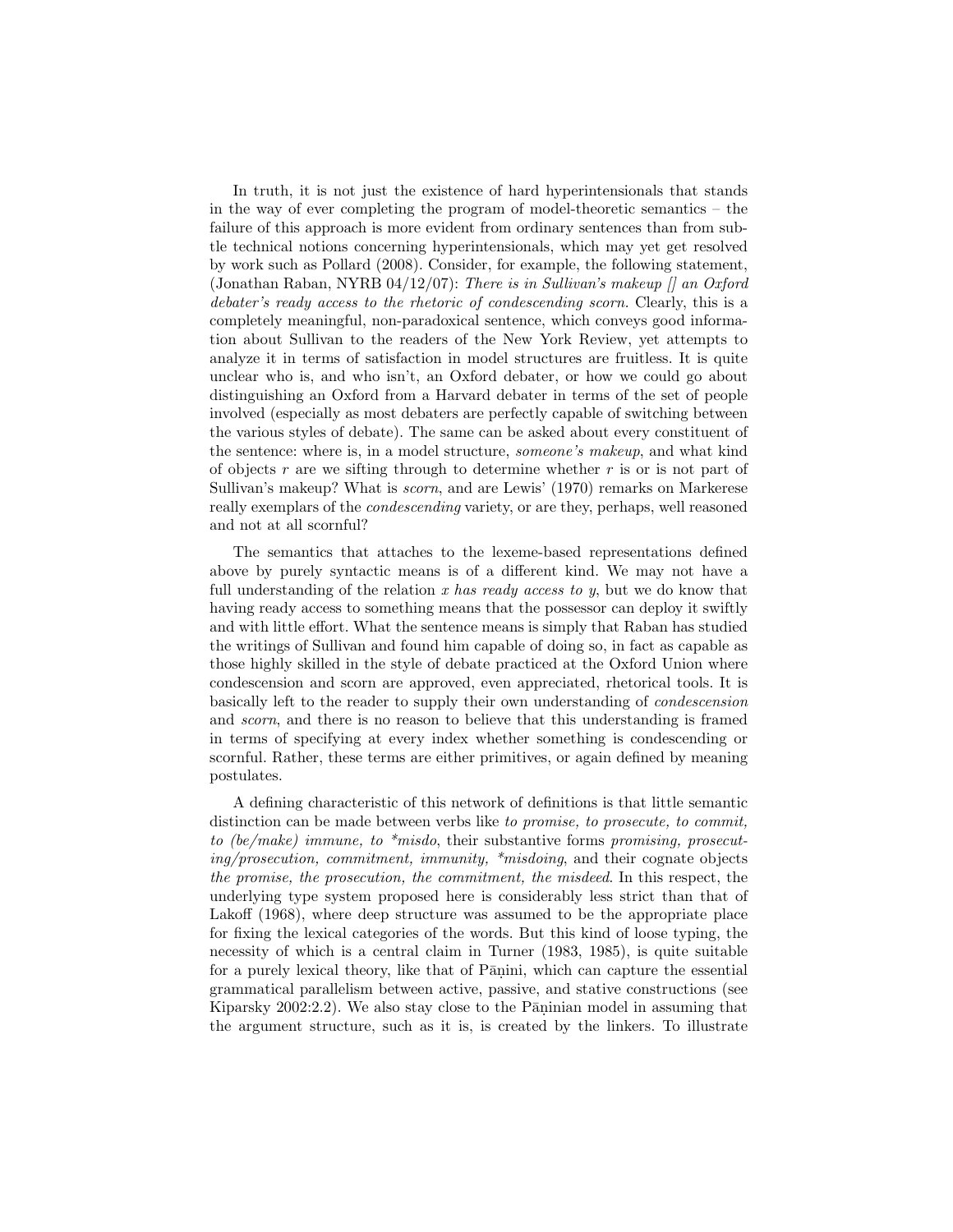the mechanism, consider  $give(x,y,z)$ , which is standardly analyzed as as 'transferring possession of y from x to z'. From our perspective, such an analysis is assuming too much, because when we say The idea gave him the shivers one cannot reasonably conclude that the shivers were originally in the idea's possession, and when we say *Mary gave him typhoid*, we cannot conclude that Mary ceased to have typhoid just by giving it to him. Thus we have a simpler analysis,  $\text{CAUSE}(x,\text{HAS}(z,y))$  'cause to have' where CAUSE is used to denote the agentive linker.

It is worth noting that the formalism offered above does not rely on function/argument notation and variables at all. To do away with these entirely, we already fixed the notation: since the binary operators can be written infix, while unary operators are written prefix, parens are sufficient to fix the location (though not the identity) of the variables: a formula such as  $x \text{ CAUSE}(z \text{ HAS } y)$ , can be reduced to cause(has). The example is only illustrative of the formal mechanism – this is not the place to recapitulate the subtleties of causation discussed in Talmy (1988), Jackendoff (1990:72) and elsewhere in the linguistic literature. By assuming right association most parens can be omitted, only those signaling left association need be retained to disambiguate application order if necessary (so far we have not found actual examples). For grouping, braces will be used, so that the conjunctive feature bundles defining nouns can be kept together. Such a tight notation does not leave a great deal of room for scope ambiguities, but as we have argued in some detail elsewhere (Kornai 2010a), this entails little loss in that universally quantified expressions, outside the technical language of mathematics, are read generically rather than episodically.

Eliminating variables is a significant step toward bringing the formalism closer to the network diagram notation familiar from many works in lexical semantics and Knowledge Representation (for a good selection, see Findler 1979, Brachman and Levesque 1985). We cannot discuss the network aspect of the theory here in sufficient detail, but we note that in the machine formalism the proliferation of links, characteristic of many network theories, is kept under strict control. This is achieved by two means: first, IS\_A links are derived rather than primitive (see Kornai 2010), and second, by the elimination of ditransitives.

Were we to permit ditransitives and higher arity predicates as primitives, we would need as many kinds of links as the maximum arity predicate has arguments, and to the extent this number is treated as an unlimited resource (as in some analyses of serial verbs) we would need to countenance an infinite number of link types. As it is, we are restricting the theory to only two kinds of links: those corresponding to substitution of the first argument, and those corresponding to the substitution of the second (as a matter of fact, ergative/absolutive classification of links would be just as feasible, but we do not pursue this alternative here).

#### 3.2 Slot-filling

The only fundamental aspect of the theory not discussed so far is the bookkeeping, how to specify which empty slot in a machine corresponds to which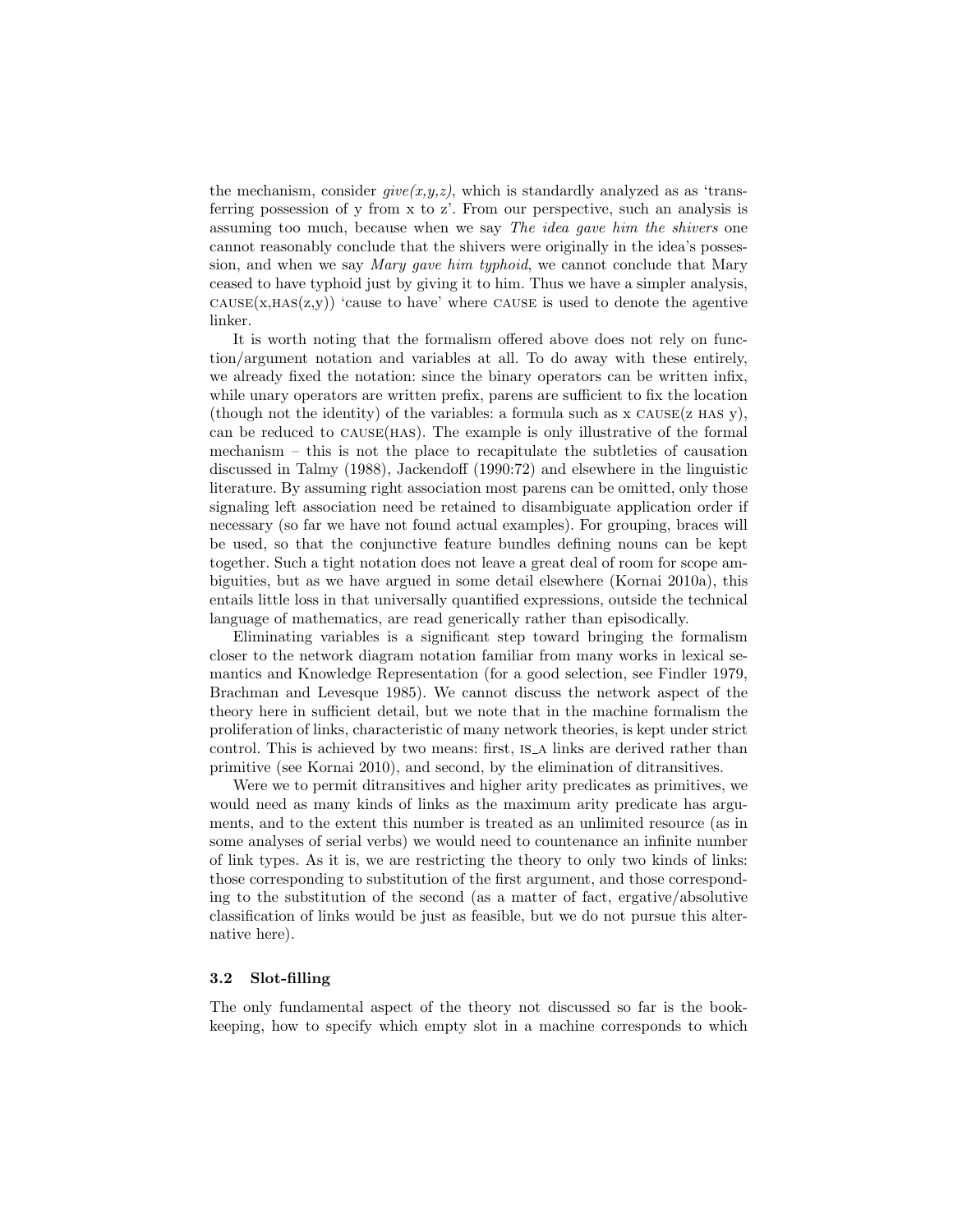verbal argument, how to guarantee that no slot gets filled twice, and in case of obligatory arguments, how to guarantee that the slot does get filled. Recall that Definition 1 contains two moving parts, an FSA and a base set  $X$ , as well as a mapping from the alphabet of the automaton to the set of relations over  $X$ . This, we claim, is already sufficient for the purposes of tectogrammar. Unaries, by their very nature, have only one slot to be filled, so linking something there requires no traffic signals: wherever  $X$  is an unary and  $Y$  is an arbitrary machine  $X(Y)$ is obtained by placing an instance of Y on the one and only non-phonological partition of X.

For the binary case, consider Mick fathered Mixon and assume that father is a relational noun or that to father is a transitive verb. What we wish to obtain (using infix notation) is Mick father Mixon rather than Mixon father Mick or Mixon, Mick father or something else. We will ignore the tense marking, and we will assume a rather sophisticated phenogrammar that has already succeeded in turning the surface expression into Mick-nom, Mixon-acc, father. In English, the nominative and accusative linking is provided by word order, in other languages it may very well be provided by overt case marking. (In fact, it is slightly wrong to use the terms nominative and accusative in that the two slots may as well be linked by ergative and absolutive case, but this affects only the phenogrammar of the language in question, not the mechanism proposed here.)

It is sufficient for the alphabet of the control automaton of the FATHER machine to distinguish three elements, those NPs that are nominatively marked, for which we use the letter n, those accusatively marked, for which we use the letter  $a$ , and all others, denoted by  $o$  (see Fig 1). Since to father is transitive, the control FSA will be a square, with a start state we denote by  $\circledcirc$ , an accepting state •, and two other states serving as counters for unfilled valences. The language accepted by the automaton is the shuffle product of exactly one  $a$ , exactly one  $n$ , and an arbitrary number of  $\alpha$ s.



Figure 1 FSA for transitive verbs

The control is used to define a mini-language that checks the tectogrammatic conditions: for example for verbs that alternate in transitivity such as eat the top left state could also be defined accepting, so that Mick ate, unlike \*Mick fathered, would come out as grammatical.

The mapping M is also part of the bookkeeping mechanism. Continuing with the example of father, let us denote the two partitions 1 and 2. The relations possible over these include  $F = \{(1, 1), (1, 2), (2, 1), (2, 2)\}; I = \{(1, 1), (2, 2)\}; P =$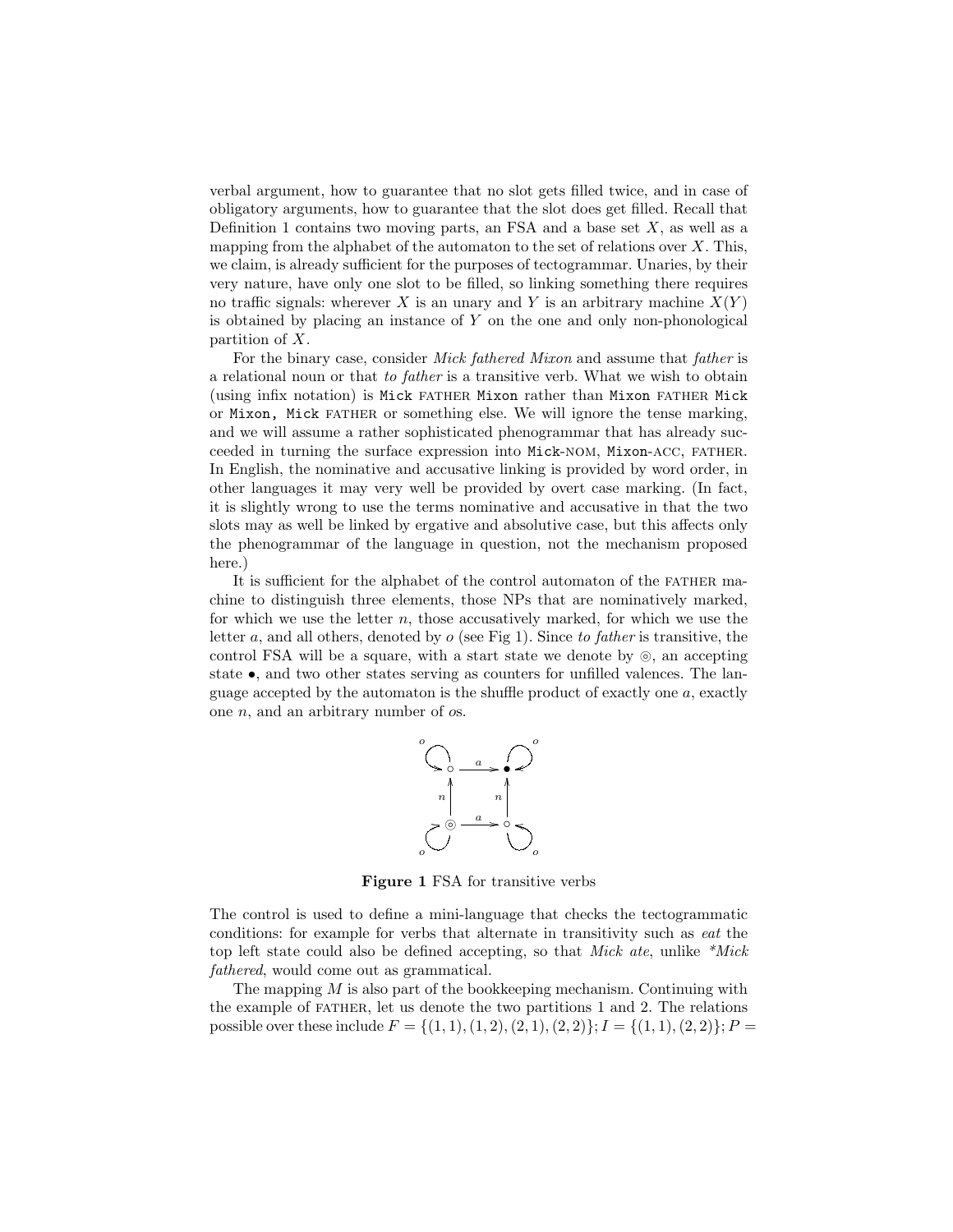$\{(2,2)\}\$ and  $Q = \{(1,1),\}$  (there are a total of 16 relations over two elements, but the others need not concern us here). Here we map by  $M$  the letter  $o$  on the identity relation  $I$ , the letter  $a$  on the projection  $P$  and the letter  $n$  on the projection Q. As we build up a string, we are also building up a product of relations, so from starting the full relation  $F$ , by the time we multiplied with exactly one  $P$ , one  $Q$ , and any number of  $I_s$ , we arrive at the empty relation. The mechanism is flexible enough to handle complex relation-changing verbal affixation rules such as passivization or causativization.

Finally, let us consider how the 'cause to have' analysis of give is formalized using machines. The square FSA of Fig. 1 is replaced by a cube, whose edges are now labeled  $n$ (ominative),  $d$ (ative),  $a$ (ccusative), and  $o$ (ther), though the loops labeled o that appear over each vertex are omitted from the figure for clarity.



Figure 2 FSA for give

Assuming all three arguments are obligatory, there is only one accepting state, the bottom back right corner of the cube. The base set  $X$  has three members (not counting the phonological partition), which are obtained by substituting the has machine in the second (subordinate) partition of the cause machine. In a network diagram, this is depicted as Fig 3 below, with nodes both for binary and unary machines, and different coloring (straight vs. dotted) of the edges to make clear which edge originates in the first, and which in the second partition of the binaries.



**Figure 3** Base set for  $give(x,y,z)$ 

# 4 Conclusions

Since grammars need to capture tectogrammatical generalizations, some form of slot-filling mechanism, such as the  $f$ -structure of LFG or the SUBCAT mechanism of HPSG, is clearly needed for dealing with predicate-argument structure. Indeed, the need is felt so strongly that a variety of linguistic theories such as case grammar (Anderson 2006), valency theory (Somers 1987) and tagmemics (Pike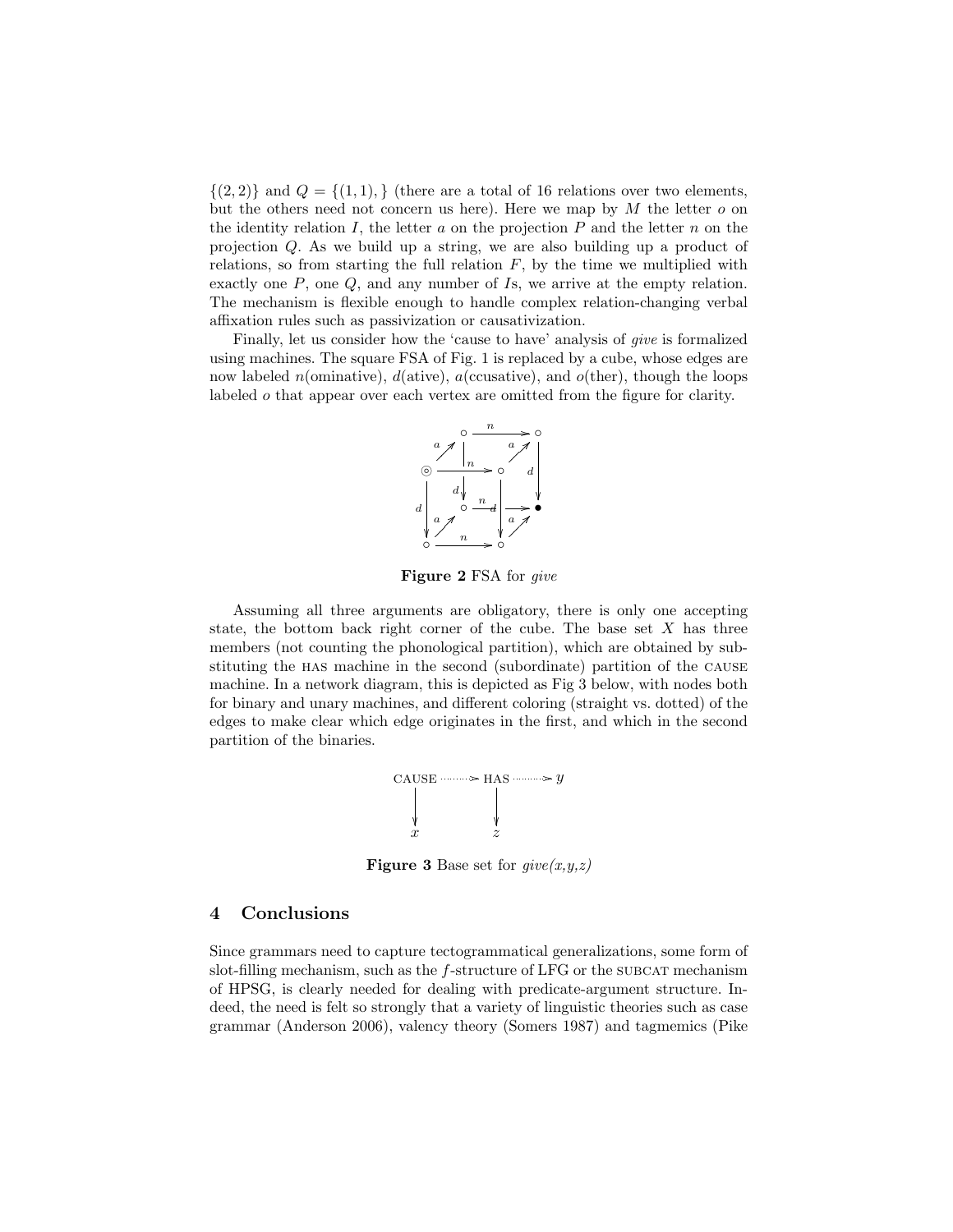1960) posited slot filling as the basic (and in some cases, the only) mechanism for describing syntactic phenomena.

From a formal standpoint the most immediate mechanism for slot-filling is to use some kind of variable binding term operators, typically lambdas, as in  $\lambda x \lambda y \lambda z$  give $(x, y, z)$ . Once we take this step, the elimination of ditransitives, and indeed the elimination of transitives, becomes a trivial matter of currying, and attention is shifted to other aspects of the system: as is well known (Marsh and Partee 1984), variable binding itself is a formally complex operation, with attendant difficulties for creating effective parsing/generation/acquisition algorithms.

In the machine formalism propounded here it would actually be possible to have ditransitives or even higher arity predicates, but only at a computational  $\cot$  that increases superexponentially. For technical reasons *n*-ary predicates require machines with base set cardinality  $|X| = n + 1$  (the 0th slot is used for storing the phonological, morphological, and other position-independent information) so the number of distinct binary relations  $\phi$  is  $2^9 = 512$ , the number of ternaries would be  $2^{16} = 65,536$ , the number of quaternaries  $2^{25} = 33,554,432$ and so on.

Note that the empirical distribution of higher arity verbs drops off rather sharply: in English we have tens of thousands of intransitive and transitive verbs, but only a few hundred ditransitives, and only a handful of candidates for tritrasitive or higher arity. Following Schank (1973), the single most frequent class is physical transfer (PTRANS) verbs such as give, get, bring and negative PTRANS such us *bar, block, keep* – altogether less than thirty examples including portmanteau manner-qualified forms such as throw, toss and mail where the indirect object is arguably optional. The next most frequent class is mental transfer (MTRANS) verbs like signal, promise, inform, show followed by transfer of possession (ATRANS) verbs such as award, bequeath, remit and their negatives such as begrudge, deny. or refuse. The M and A classes already show signs of morphological complexity, and in languages that have overt causative or benefactive morphology the higher arity classes are somewhat larger, but still a small fraction in terms of token frequency.

This faster than exponential frequency dropoff is hard to grasp from the variable-binding standpoint, where currying is always available, but makes perfect sense from the machine standpoint, where creating (acquiring) and operating (during parsing and generation) larger machines would require disproportionally larger resources. In this regard, the current work fits far better with variable-free (Szabolcsi 1987, Jacobson 1999, Steedman 2001) than with mainstream semantics. However, the fit is far from perfect, in that machines are best thought of as a means of capturing the structure of meaning postulates, rather than as a calculus for compositional meaning. Of the two, we actually consider lexical (non-compositional) structure the higher priority task, given that the primary information source in a sentence, responsible for over 85% of the information conveyed, is the choice of the words, rather than the grammatical structure,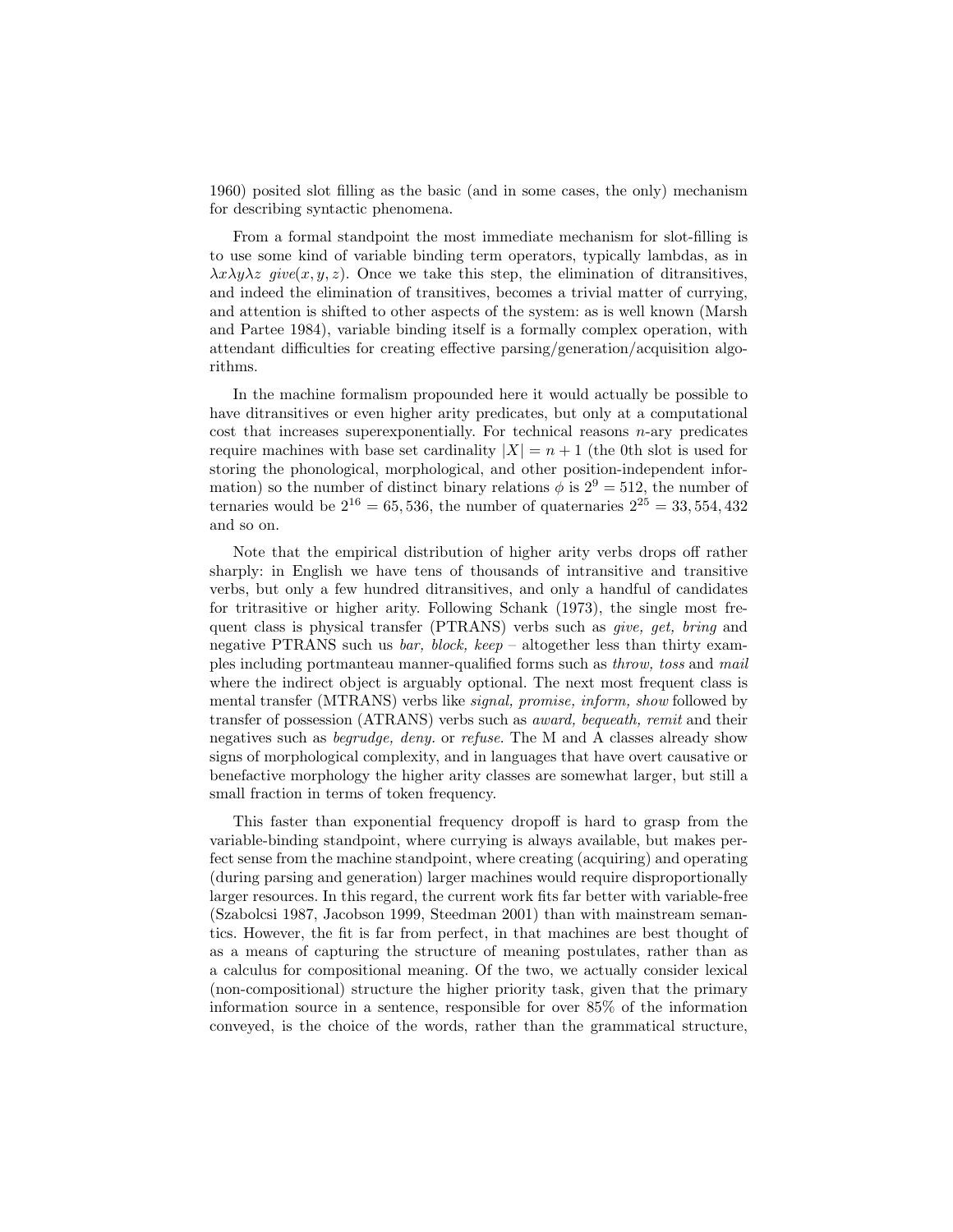which accounts of less than 15% (see Kornai 2010 for how these numbers are obtained).

Altogether, the theory presented here fits better with the 'cognitive' approach pursued by Jackendoff, Talmy, Langacker, Fauconnier, Lakoff, Wierzbicka, and many others, and with the whole network tradition of Knowledge Representation originating with Quillian (1967) and Schank (1973). One issue that has put the cognitive work on a less than equal footing with the Montague Grammar tradition was the naive formalism (famously dubbed 'markerese' by Lewis 1970), and part of our goal is to provide a formal apparatus that is capable of restating the linguistic insights of the cognitive work in a theory that is sufficiently formal for computer implementation.

Readers familiar with the history of network theories will know that one of the key implementational issues is the variety of links permitted in the system (see in particular Woods 1975), and in this regard the elimination of ditransitives is a key step. In a network graph, every edge from a node  $x$  to some node  $y$  and bearing the label l is of necessity an ordered triple  $(l, a, b)$  i.e. an information structure with three slots. A theory that makes the claim that these are not unanalyzed primitives but can be built from simpler, binary structures enables reduction of complexity across the whole system. Specifically, we claim that there are only two kinds of links (depicted by full vs. dotted lines in Fig.3), corresponding to the superordinate (first) and the subordinate (second) slot of binary relations. There is no claim that first always means '1' or subject, and second means '2' or object, the formal theory presented here is quite capable of handling mismatches such as experiencer subjects. The claim is simply that there is never a '3' or indirect object on a par with the first two arguments.

To summarize, we have repurposed Eilenberg's machines as a simple, variablefree mechanism for decomposing the meaning of higher arity relations and keeping track of the tectogrammar (function-argument structure). This is the hard case: extending the system to adjectival and adverbial modifiers is trivial and requires no further machinery (see Kornai 2010). The result is a formalism conducive to the style of grammatical analysis familiar from Pāṇini and from generative semantics, and capable of encoding the semantic insights developed from Aristotle to contemporary knowledge representation and cognitive semantics.

# Acknowledgments

We thank Donca Steriade (MIT) for comments on an earlier draft. Work supported by OTKA grants #77476 (Algebra and algorithms) and #82333 (Semantic language technologies).

# References

Anderson, J. (2006). Modern grammars of case: a retrospective. Oxford University Press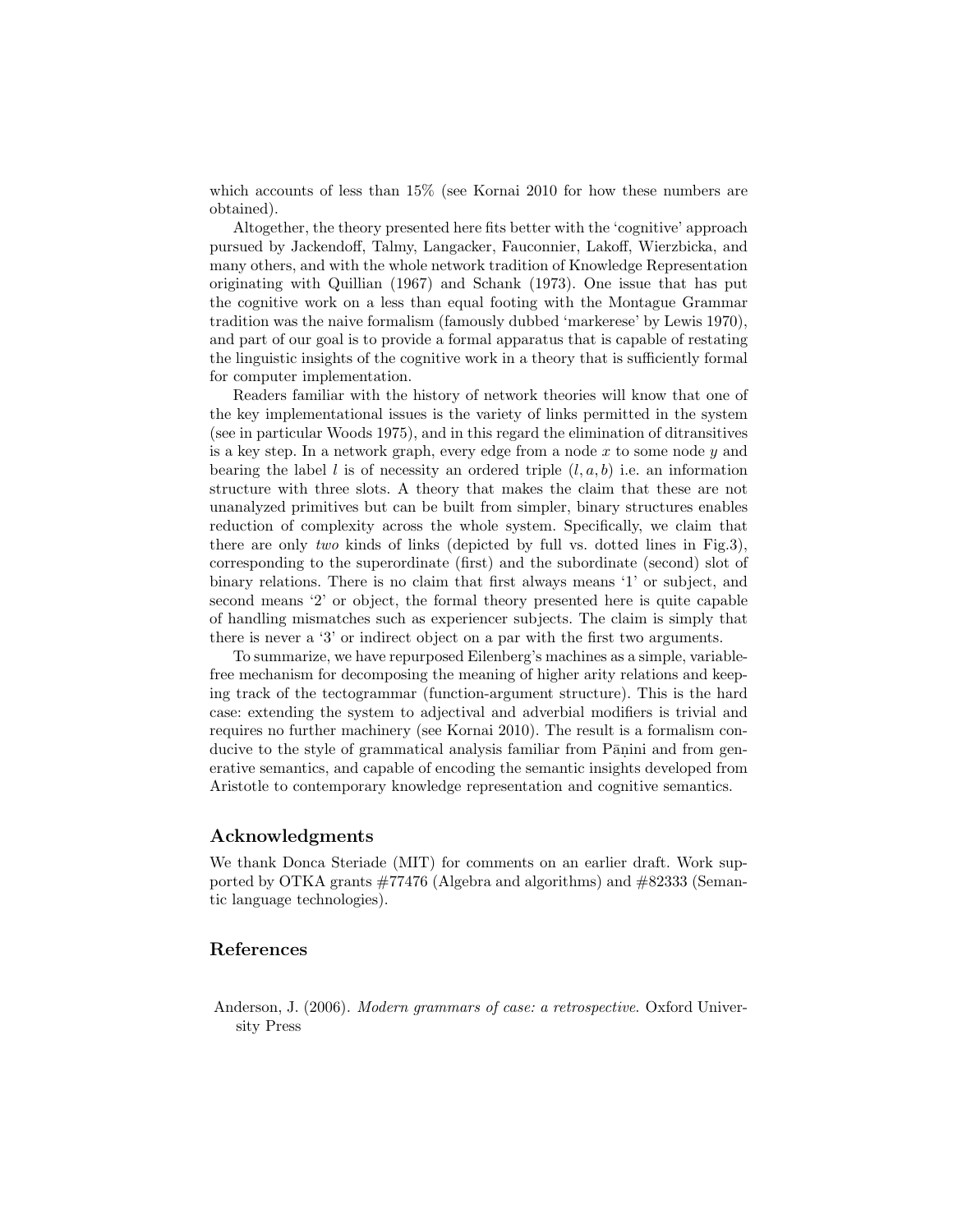- Andrews, A. (2003). Model-theoretic semantics as structural semantics. ms, ANU.
- Boguraev, B. K. and Briscoe, E. J. (1989). Computational Lexicography for Natural Language Processing. Longman.
- Brachman, R. (1979). On the epistemological status of semantic networks.
- Brachman, R. and Levesque, H. (1985). Readings in knowledge representation. Kaufman Publishers Inc., Los Altos, CA.
- Curry, H. B. (1961). Some logical aspects of grammatical structure. In Jakobson, R., editor, Structure of Language and its Mathematical Aspects, pages 56–68. American Mathematical Society, Providence, RI.
- Eilenberg, S. (1974). Automata, Languages, and Machines, volume A. Academic Press.
- Findler, N (1979). Associative Networks: Representation and Use of Knowledge by Computers. Academic Press.
- Fodor, J. (1970). Three reasons for not deriving "kill" from "cause to die". Linguistic Inquiry, 1(4):429–438.
- Graham, AC (1958). Two Chinese Philosophers. London.
- Jackendoff, R. S. (1990). Semantic Structures. MIT Press.
- Jacobson, P. (1999). Towards a variable-free semantics. Linguistics and Philosophy, 22:117–184.
- Kiparsky, P. (2002). On the Architecture of Pāṇini's grammar. ms, Stanford University.
- Kornai, A. (2008). Mathematical Linguistics. Springer Verlag.
- Kornai, A.  $(2010a)$ . The algebra of lexical semantics. In Jäger, G. and Michaelis, J., editors, Proceedings of the 11th Mathematics of Language Workshop, FoLLI Lecture Notes in Artificial Intelligence. Springer Verlag.
- Kornai, A. (2010b). The treatment of ordinary quantification in English proper. Hungarian Review of Philosophy, 54(4):150–162.
- Lakoff, G. (1968). Pronouns and reference.
- Lewis, D. (1970). General semantics. Synthese, 22(1):18–67.
- Marsh, W. and Partee, B. (1984). How non-context-free is variable binding? M. Cobler and S. MacKaye and M. Wescoat (eds) Proceedings of the West Coast Conference on Formal Linguistics III, 179–190.
- Pike, K. (1960). Language in Relation to a Unified Theory of the Structure of Human Behavior. Mouton, The Hague.
- Pollard, C. (2008). Hyperintensions. Journal of Logic and Computation, 18(2):257– 282.
- Quillian, M. R. (1969). The teachable language comprehender. Communications of the ACM, 12:459–476.
- Rawls, J. (1955). Two concepts of rules. The Philosophical Review, 64(1):3–32.
- Roeper, T. (1987). Implict arguments and the head-complement relation. Linguistic Inquiry, 18:267–310.
- Russell, B. (1900). The Philosophy of Leibniz. Allen und Andwin.
- Schank, R. (1973). The Fourteen Primitive Actions and Their Inferences. Stanford AI Lab Memo 183.